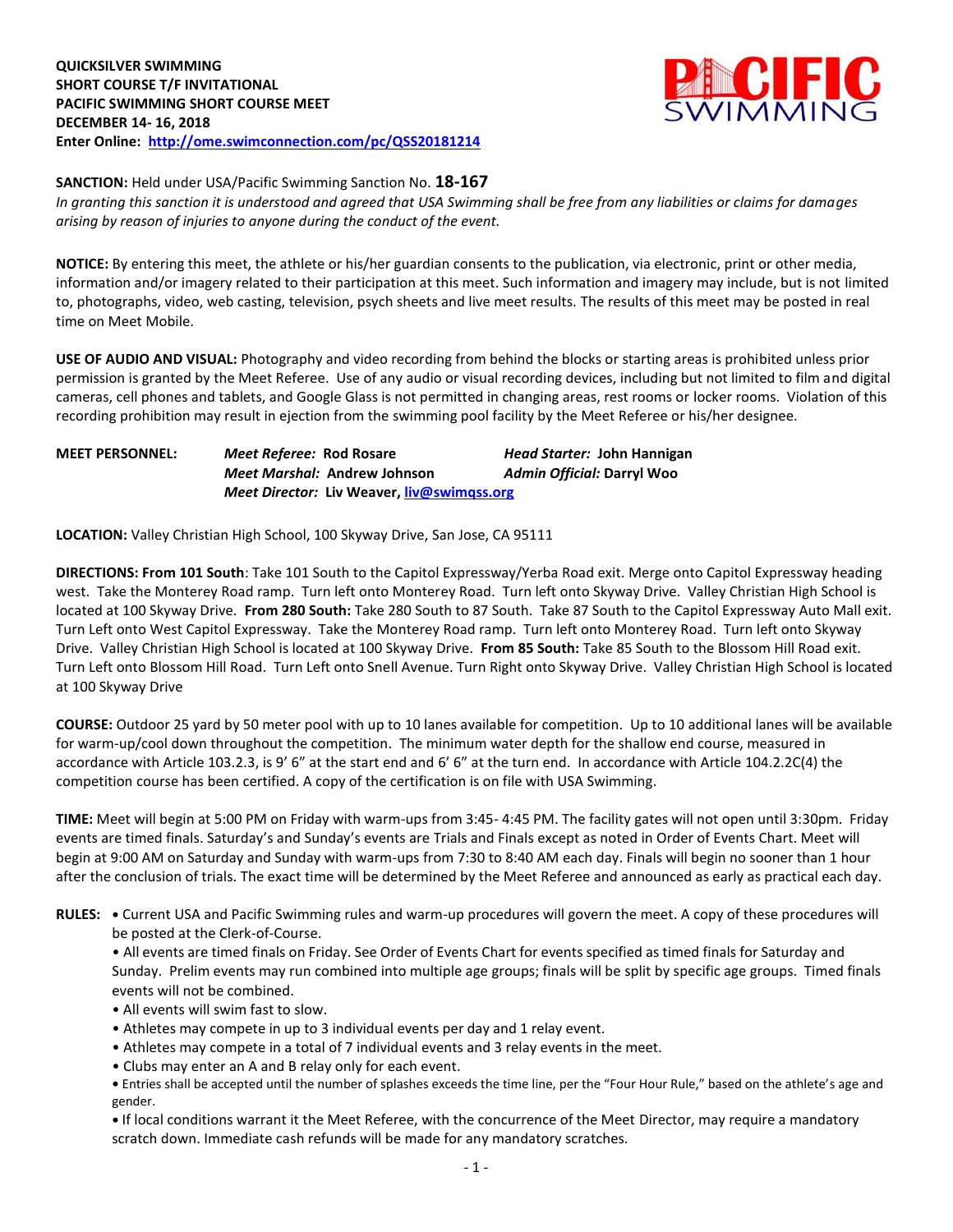- All coaches and deck officials must wear their USA Swimming membership cards in a visible manner.
- The first three heats in trials events will be circle seeded for all prelim events. Timed finals will be seeded with the fastest heat first.
- The meet will be swum in SCY all sessions.
- Entries for the 1650 may be limited to three or fewer heats depending on timeline constraints. Athletes must have either 1500 meter, 1650 yards, or 1000 yards BB qualifying times for their age group.

**UNACCOMPANIED ATHLETES:** Any USA-S athlete-member competing at the meet must be accompanied by a USA Swimming member-coach for the purposes of athlete supervision during warm-up, competition and warm-down. If a coach-member of the athlete's USA-S Club does not attend the meet to serve in said supervisory capacity, it is the responsibility of the athlete or the athlete's legal guardian to arrange for supervision by a USA-S member-coach. The Meet Director or Meet Referee may assist the athlete in making arrangements for such supervision; however, it is recommended that such arrangements be made in advance of the meet by the athlete's USA-S Club Member-Coach.

**RACING STARTS:** Athletes must be certified by a USA-S member-coach as being proficient in performing a racing start, or must start the race in the water. It is the responsibility of the athlete or the athlete's legal guardian to ensure compliance with this requirement.

**RESTRICTIONS:** • Smoking and the use of other tobacco products is prohibited on the pool deck, in the locker rooms, in spectator

- seating, on standing areas and in all areas used by athletes, during the meet and during warm-up periods.
- Sale and use of alcoholic beverages is prohibited in all areas of the meet venue.
- No glass containers are allowed in the meet venue.
- No propane heater is permitted except for snack bar/meet operations.
- All shelters must be properly secured.
- Changing into or out of swimsuits other than in locker rooms or other designated areas is prohibited.

• Destructive devices, to include but not limited to, explosive devices and equipment, firearms (open or concealed), blades, knives, mace, stun guns and blunt objects are strictly prohibited in the swimming facility and its surrounding areas. If observed, the Meet Referee or his/her designee may ask that these devices be stored safely away from the public or removed from the facility. Noncompliance may result in the reporting to law enforcement authorities and ejection from the facility. Law enforcement officers (LEO) are exempt per applicable laws.

 Operation of a drone, or any other flying apparatus, is prohibited over the venue (pools, athlete/coach areas, spectator areas and open ceiling locker rooms) any time athletes, coaches, officials and/or spectators are present.

Set-up will not be available until immediately before the meet on Friday afternoon. Gates will not open until 3:15PM.

**ELIGIBILITY:** • Athletes must be current members of USA-S and enter their name and registration number on the meet entry card as they are shown on their Registration Card. If this is not done, it may be difficult to match the athlete with the registration and times database. The meet host will check all athlete registrations against the SWIMS database and if not found to be registered, the Meet Director shall accept the registration at the meet (a \$10 surcharge will be added to the regular registration fee). Duplicate registrations will be refunded by mail.

• Entry times submitted for this meet may be checked against a computer database and may be changed in accordance with Pacific Swimming Entry Time Verification Procedures.

• Disabled athletes are welcome to attend this meet and should contact the Meet Director or Meet Referee regarding any special accommodations on entry times and seeding per Pacific Swimming policy.

- The athlete's age will be the age of the athlete on the first day of the meet.
- Athletes may enter as unattached, but will be entered as exhibition and will not be eligible for teampoints.

• Athletes must have achieved the USA-S Motivational "BB" standard for their age group and gender in order to compete in a 10 & U, 11-12, or 13-14 event.

• To enter a senior event, athletes must be 11 & over and meet the 15-16 USA-S Motivational "BB" time standard for their gender.

• Athletes must be part of one of the following clubs or unattached: EBA, FF, PASA, PEAK, RHAC, QSS, SCSC, TIDE, VS, SRVA, SVS, SUNN, LAC, FOG, YPAC, RAYS, LO, TOC

**ENTRY FEES:** \$5.50 per event plus an \$8.00 participation fee per athlete. \$16.00 per relay. Relay only athletes must pay the \$8.00 per athlete participation fee. Entries will be rejected if payment is not sent at time of request. No refunds will be made, except mandatory scratch downs.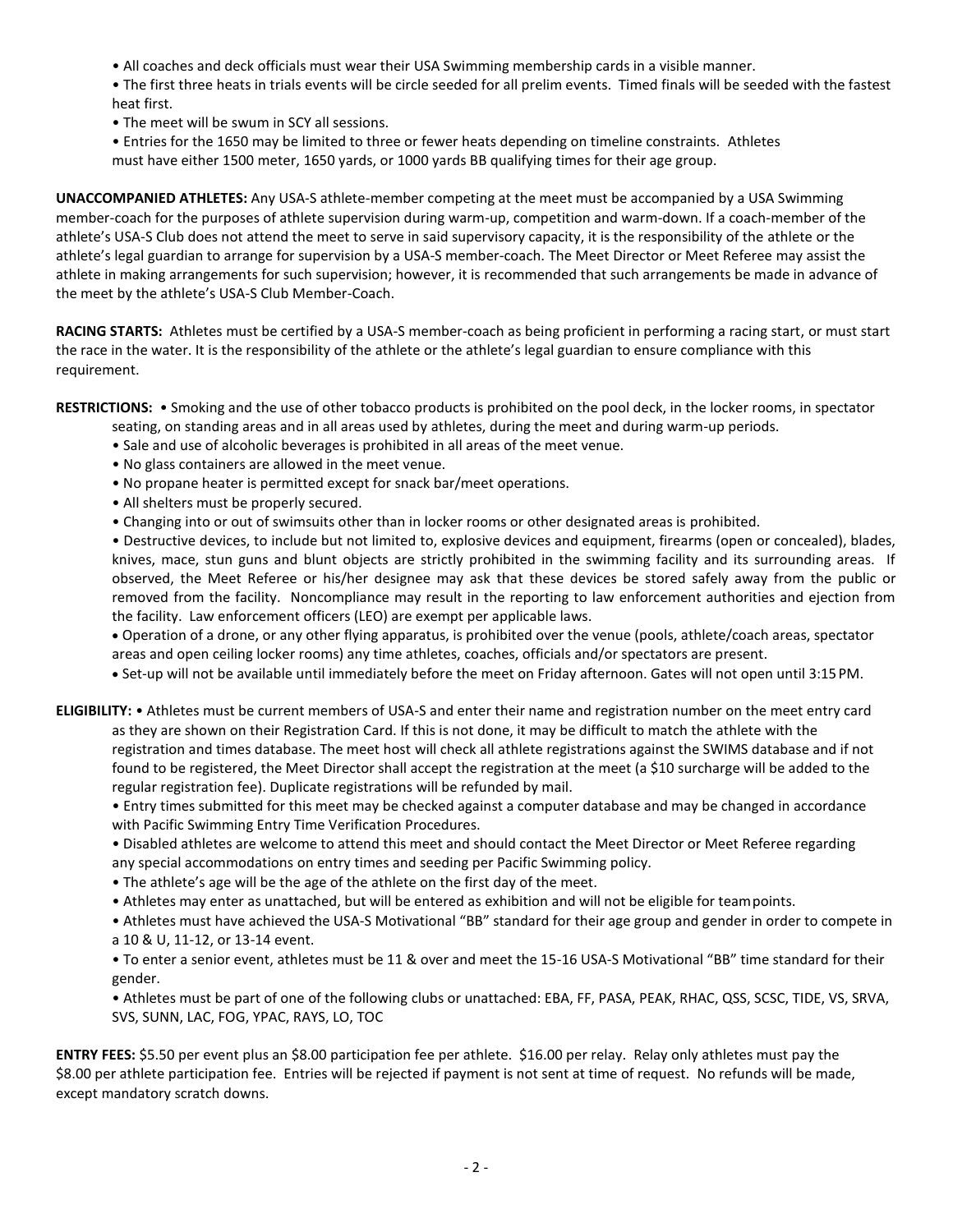**ONLINE ENTRIES:** To enter online go t[o http://ome.swimconnection.com/pc/QSS20181214](http://ome.swimconnection.com/pc/QSS20181214) to receive an immediate entry confirmation. This method requires payment by credit card. Swim Connection, LLC charges a processing fee for this service, equal to \$1 per athlete plus 5% of the total Entry Fees. Please note that the processing fee is a separate fee from the Entry Fees. If you do not wish to pay the processing fee, enter the meet using a mail entry. Entering online is a convenience, is completely voluntary, and is in no way required or expected of an athlete by Pacific Swimming. Online entries will be accepted through Wednesday, December 5<sup>th</sup>.

**RELAY ENTRIES:** Clubs are encouraged to pre-enter relays on Swim Connection. Clubs will be able to deck enter A and B relays at the computer desk until 5:30 PM on Friday and 10:30 AM on Saturday and Sunday. Any clubs that are deck entering relays must provide a team check for the entry fees payable to "QuickSilver Swimming." All athletes must be entered in the meet prior to the entry deadline to be eligible to compete in a relay.

**MAILED OR HAND DELIVERED ENTRIES**: Entries must be on the attached consolidated entry form. Forms must be filled out completely and printed clearly with athlete's best time. Entries must be postmarked by midnight, Monday, December 3<sup>rd</sup>. No hand delivered entries will be accepted. No late entries will be accepted. Requests for confirmation of receipt of entries should include a self-addressed envelope.

**Make check payable to**: QuickSilver Swimming **Mail entries to**: Meet Director 5409 Silver Vista Way

San Jose, CA 95138

**CHECK-IN:** Athletes must check-in at the Clerk-of-Course for prelims and timed final events. No event shall be closed more than 30 minutes before the scheduled start of the session. Close of check-in for all individual events shall be no more than 60 minutes before the estimated time of the start of the first heat of the event. Athletes who do not check in will not be seeded and will not be allowed to compete in that event. Athletes must positively check-in for the 1500m freestyle by 11:00 AM on Saturday.

## **SCRATCH RULE FOR PRELIMS & TIMED FINALS:**

- A copy of the meet scratch rules will be posted at the clerk-of-course.
- Athletes entered in a preliminary individual or timed final event will have no penalty for missing anevent.

#### **SCRATCH RULE FOR FINALS:**

- A copy of the scratch rules will be posted at theclerk-of-course.
- Top 9 athletes will qualify forfinals.

• Any athlete qualifying for finals in an individual event who does not wish to compete must scratch within 30 minutes after the announcement of qualifiers. During this period, qualifiers may also notify the referee that they may not intend to compete in finals. In this case they must declare their final intention within 30 minutes after the announcement of qualifiers following their last individual preliminary event.

• An athlete who "fails to compete" or scratch in a finals event they qualified for will be subject to disqualification for the remainder of the athlete's individual events. "Declared False Starts" and "Delay of Meet" are all classified as "Failure to Compete", and the athlete will be barred from the remainder of the athlete's individual events for the meet. If the No-Show occurs on the last day that the athlete is entered in an individual final event and no other individual event penalty is applicable, the athlete shall then be fined \$100.00. The fine will be increased to \$150.00 if after 30 days of receiving the letter of notification the party has not made thepayment.

• Exception: No penalty shall apply for failure to withdraw or compete in an individual event if: (i) the referee is notified in the event of illness or injury and accepts the proof thereof. (ii) It is determined by the referee that the No-Show is caused by circumstances beyond the control of the athlete. (iii) The athlete is an alternate for finals.

AWARDS: Individual Event Awards: 1<sup>st</sup>- 9<sup>th</sup> places will receive ribbons. Relay Event Awards: 1<sup>st</sup>- 3<sup>rd</sup> place will receive ribbons.

**SCORING:** Individual events will score places 1-9. The 1650 will be scored as 11-12, 13-14 and 15 & over.

| Individual Events:                        | Relay Events:                                 |
|-------------------------------------------|-----------------------------------------------|
| Finals – 10- 8 -7- 6- 5- 4- 3 -2 -1       |                                               |
| Timed Finals – 10- 8 -7- 6- 5- 4- 3 -2 -1 | Timed Finals - 20- 16 -14- 12- 10- 8- 6 -4 -2 |

#### **ADMISSION:** Free.

**SNACK BAR & HOSPITALITY:** A snack bar will be available throughout the competition. Coaches and officials will be provided lunch.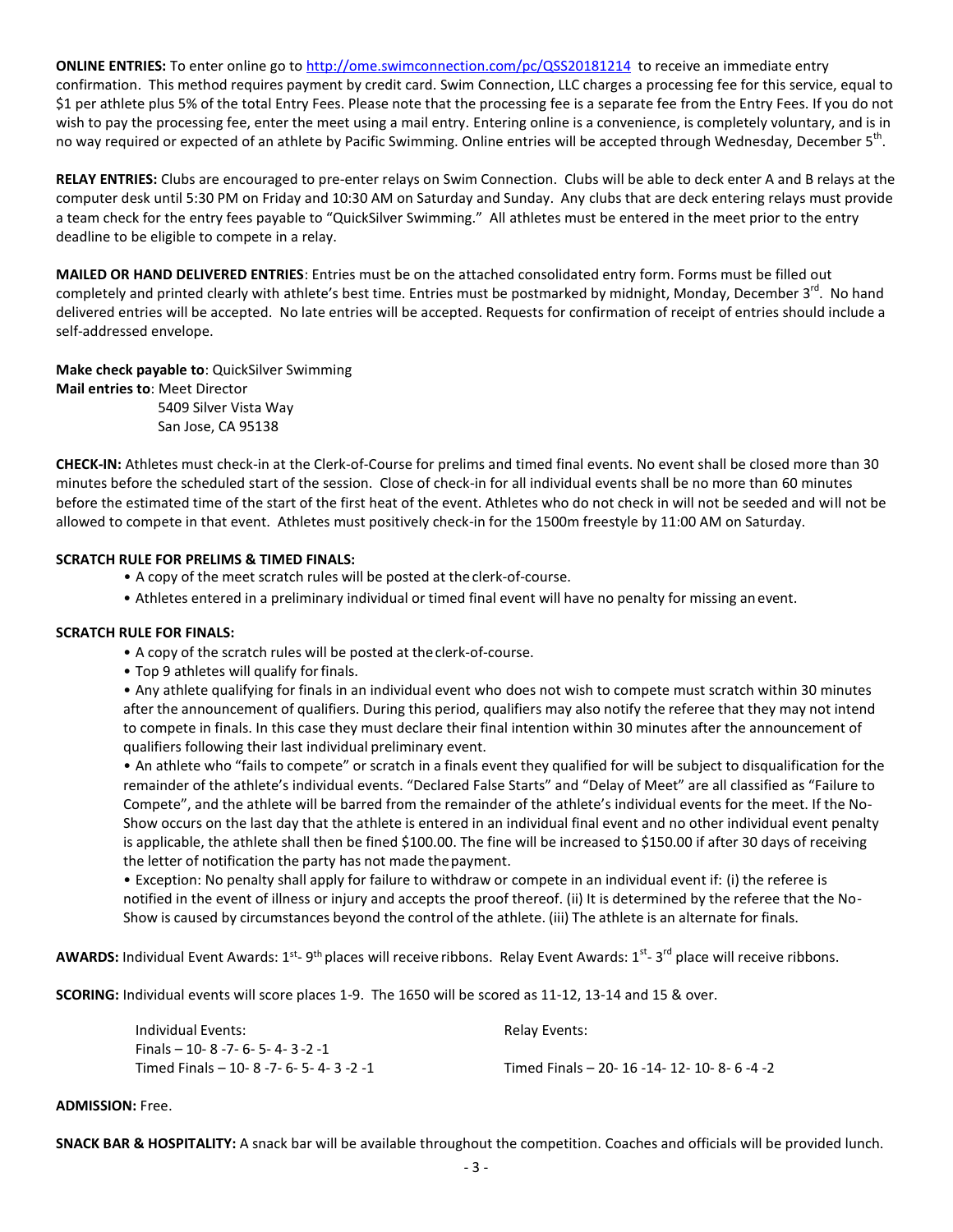**MISCELLANEOUS:** No overnight parking is allowed. Facilities will not be provided after meet hours.

## **MINIMUM OFFICIALS:**

| Club athlete entered in session | Trained and carded officials requested |
|---------------------------------|----------------------------------------|
| $1 - 10$                        |                                        |
| $11 - 25$                       |                                        |
| 26-50                           |                                        |
| 51-75                           |                                        |
| 76-100                          |                                        |
| 100 or more                     |                                        |

| Friday     |            |               |               |  |  |  |  |  |
|------------|------------|---------------|---------------|--|--|--|--|--|
| 10 U       | $11 - 12$  | $13 - 14$     | <b>SENIOR</b> |  |  |  |  |  |
| 500 Free*  | 400 IM*    | 400 IM*       | 400 IM*       |  |  |  |  |  |
|            | 500 Free*  | 500 Free*     | 500 Free*     |  |  |  |  |  |
|            | 400 F.R.*  | 400 F.R.*     | 400 F.R.*     |  |  |  |  |  |
| Saturday   |            |               |               |  |  |  |  |  |
| 10 U       | $11 - 12$  | $13 - 14$     | <b>SENIOR</b> |  |  |  |  |  |
| 200 IM*    | 200 IM     | 100 Fly       | 100 Fly       |  |  |  |  |  |
| 100 Fly    | 100 Fly    | 200 Free      | 200 Free      |  |  |  |  |  |
| 200 Free*  | 200 Free   | 100 Breast    | 100 Breast    |  |  |  |  |  |
| 100 Breast | 100 Breast | 100 Back      | 100 Back      |  |  |  |  |  |
| 100 Back   | 100 Back   | 50 Free       | 50 Free       |  |  |  |  |  |
| 50 Free    | 50 Free    | 200 M.R.*     | 200 M.R.*     |  |  |  |  |  |
| 200 M.R.*  | 200 M.R.*  |               |               |  |  |  |  |  |
|            |            | <b>Sunday</b> |               |  |  |  |  |  |
| 10 & U     | $11 - 12$  | 13-14         | <b>SENIOR</b> |  |  |  |  |  |
| 100 IM*    | 100 IM*    | 200 IM        | 1650 Free*    |  |  |  |  |  |
| 50 Back    | 50 Back    | 200 Back      | 200 IM        |  |  |  |  |  |
| 100 Free   | 200 Back   | 100 Free      | 200 Back      |  |  |  |  |  |
| 50 Breast  | 100 Free   | 200 Breast    | 100 Free      |  |  |  |  |  |
| 50 Fly     | 50 Breast  | 200 Fly       | 200 Breast    |  |  |  |  |  |
| 200 F.R.*  | 200 Breast | 200 F.R.*     | 200 Fly       |  |  |  |  |  |
|            | 50 Fly     |               | 200 F.R.*     |  |  |  |  |  |
|            | 200 Fly    |               |               |  |  |  |  |  |
|            | 200 F.R.*  |               |               |  |  |  |  |  |

#### **EVENT SUMMARY**

\*Timed Finals swum in Prelims session only.

# **ORDER OF EVENTS**

| Friday           |                  |                        |    |  |  |  |  |
|------------------|------------------|------------------------|----|--|--|--|--|
| Women's<br>Event |                  | <b>Description</b>     |    |  |  |  |  |
| #                | <b>Age Group</b> | Event                  |    |  |  |  |  |
| 1                | $11 - 12$        | *400 Individual Medley | 2  |  |  |  |  |
| 3                | $13 - 14$        | *400 Individual Medley | 4  |  |  |  |  |
| 5                | Senior           | *400 Individual Medley | 6  |  |  |  |  |
| 7                | 10 & Under       | *500 Freestyle         | 8  |  |  |  |  |
| 9                | $11 - 12$        | *500 Freestyle         | 10 |  |  |  |  |
| 11               | $13 - 14$        | *500 Freestyle         | 12 |  |  |  |  |
| 13               | Senior           | *500 Freestyle         | 14 |  |  |  |  |
| 15               | $11 - 12$        | *400 Free Relay        | 16 |  |  |  |  |
| 17               | $13 - 14$        | *400 Free Relav        | 18 |  |  |  |  |
| 19               | Senior           | *400 Free Relay        | 20 |  |  |  |  |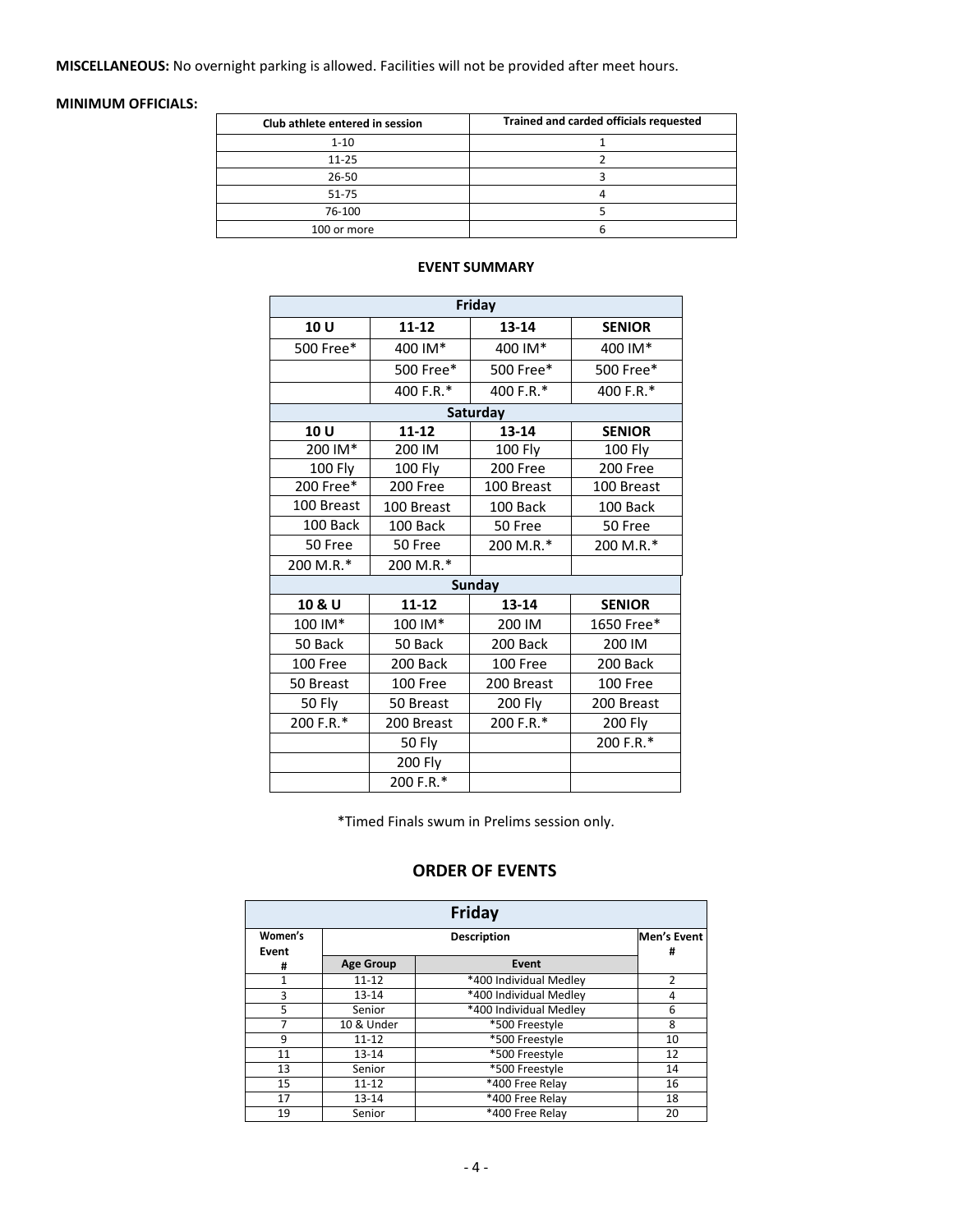| Saturday   |                         |                                  |            |  |  |  |  |
|------------|-------------------------|----------------------------------|------------|--|--|--|--|
| Women's    |                         | Men's                            |            |  |  |  |  |
| Event      | <b>Age Group</b>        | <b>Event</b>                     | Event      |  |  |  |  |
| #<br>21    | 10 & Under              | *200 Individual Medley           | #<br>22    |  |  |  |  |
| 23         | $11 - 12$               | 200 Individual Medley            | 24         |  |  |  |  |
| 25         | 10 & Under              | 100 Butterfly                    | 26         |  |  |  |  |
| 27         | $11 - 12$               | 100 Butterfly                    | 28         |  |  |  |  |
| 29         | 13-14                   | 100 Butterfly                    | 30         |  |  |  |  |
| 31         | Senior                  | 100 Butterfly                    | 32         |  |  |  |  |
| 33         | 10 & Under              | *200 Freestyle                   | 34         |  |  |  |  |
| 35         | $11 - 12$               | 200 Freestyle                    | 36         |  |  |  |  |
| 37         | 13-14                   | 200 Freestyle                    | 38         |  |  |  |  |
| 39         | Senior                  | 200 Freestyle                    | 40         |  |  |  |  |
| 41         | 10 & Under              | 100 Breaststroke                 | 42         |  |  |  |  |
| 43         | $11 - 12$               | 100 Breaststroke                 | 44         |  |  |  |  |
| 45         | $13 - 14$               | 100 Breaststroke                 | 46         |  |  |  |  |
| 47         | Senior                  | 100 Breaststroke                 | 48         |  |  |  |  |
| 49         | 10 & Under              | 100 Backstroke                   | 50         |  |  |  |  |
| 51         | $11 - 12$               | 100 Backstroke                   | 52         |  |  |  |  |
| 53         | 13-14                   | 100 Backstroke                   | 54         |  |  |  |  |
| 55         | Senior                  | 100 Backstroke                   | 56         |  |  |  |  |
| 57         | 10 & Under              | 50 Freestyle                     | 58         |  |  |  |  |
| 59         | 11-12                   | 50 Freestyle                     | 60         |  |  |  |  |
| 61         | 13-14                   | 50 Freestyle                     | 62         |  |  |  |  |
| 63         | Senior                  | 50 Freestyle                     | 64         |  |  |  |  |
| 65         | 10 & Under              | *200 Medley Relay                | 66         |  |  |  |  |
| 67         | $11 - 12$               | *200 Medley Relay                | 68         |  |  |  |  |
| 69<br>71   | 13-14                   | *200 Medley Relay                | 70<br>72   |  |  |  |  |
|            | Senior                  | *200 Medley Relay                |            |  |  |  |  |
|            |                         | <b>Sunday</b>                    |            |  |  |  |  |
| Women's    |                         | <b>Description</b>               | Men's      |  |  |  |  |
| Event      | <b>Age Group</b>        | Event                            | Event      |  |  |  |  |
| #<br>200   | <b>OPEN</b>             | *1650 Freestyle                  | #<br>201   |  |  |  |  |
| 73         | 10 & Under              | *100 Individual Medley           | 74         |  |  |  |  |
| 75         | $11 - 12$               | *100 Individual Medley           | 76         |  |  |  |  |
| 77         | $13 - 14$               | 200 Individual Medley            | 78         |  |  |  |  |
| 79         | Senior                  | 200 Individual Medley            | 80         |  |  |  |  |
| 81         | 10 & Under              | 50 Backstroke                    | 82         |  |  |  |  |
| 83         | $11 - 12$               | 50 Backstroke                    | 84         |  |  |  |  |
| 85         | 13-14                   | 200 Backstroke                   | 86         |  |  |  |  |
| 87         | Senior                  | 200 Backstroke                   | 88         |  |  |  |  |
| 89         | $11 - 12$               | 200 Backstroke                   | 90         |  |  |  |  |
| 91         | 10 & Under              | 100 Freestyle                    | 92         |  |  |  |  |
| 93         | $11 - 12$               | 100 Freestyle                    | 94         |  |  |  |  |
| 95         | $13 - 14$               | 100 Freestyle                    | 96         |  |  |  |  |
| 97         | Senior                  | 100 Freestyle                    | 98         |  |  |  |  |
| 99         | 10 & Under              | 50 Breaststroke                  | 100        |  |  |  |  |
| 101        | $11 - 12$               | 50 Breaststroke                  | 102        |  |  |  |  |
| 103        | 13-14                   | 200 Breaststroke                 | 104        |  |  |  |  |
| 105        | Senior                  | 200 Breaststroke                 | 106        |  |  |  |  |
| 107        | $11 - 12$               | 200 Breaststroke<br>50 Butterfly | 108<br>110 |  |  |  |  |
| 109<br>111 | 10 & Under<br>$11 - 12$ | 50 Butterfly                     | 112        |  |  |  |  |
| 113        | 13-14                   | 200 Butterfly                    | 114        |  |  |  |  |
| 115        | Senior                  | 200 Butterfly                    | 116        |  |  |  |  |
| 117        | $11 - 12$               | 200 Butterfly                    | 118        |  |  |  |  |
| 119        | 10 & Under              | *200 Free Relay                  | 120        |  |  |  |  |
| 121        | $11 - 12$               | *200 Free Relay                  | 122        |  |  |  |  |
|            |                         |                                  |            |  |  |  |  |
| 123        | 13-14                   | *200 Free Relay                  | 124        |  |  |  |  |

\*Timed Finals swum in Prelims session only.

The 1650 Free will be swum on Sunday between Trials and Finals in LCM.

Athletes must provide their own lap counter for the 500 Free and 1650 Free, and their own timers for the 1650 Free.